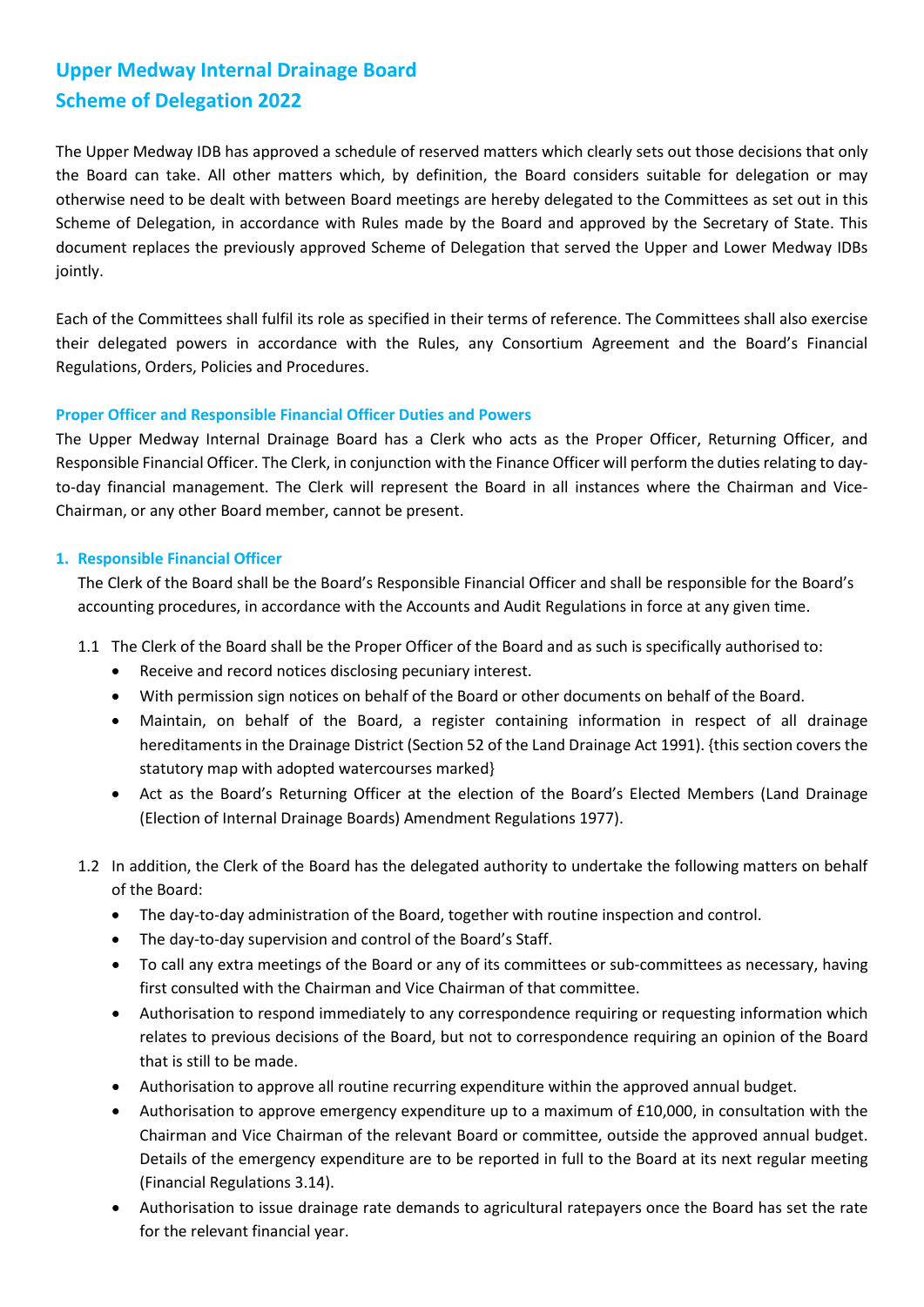- Authorisation to issue Special Levies to the Special Levy Councils once the rate has been set by the Board for the relevant financial year.
- 1.3 The delegated actions of the Clerk of the Board shall be in accordance with Standing Orders, Financial Regulations and this Scheme of Delegation and in line with any other directions given by the Boards from time to time.

In the event of the Clerk of the Board's long-term absence from work due to ill health etc, the Board's Finance Committee shall delegate powers.

# **2. Engineer to the Board**

The Clerk will perform the role of the Engineer to the Board and shall be the Board's Engineering, Technical, and Conservation Officer and shall be responsible for all engineering, technical, conservation, and health & safety related matters, in accordance with current legislation and Board policies.

2.1 The Engineer to the Board is specifically authorised to:

- Enter any land in the Board's Drainage District for the purpose of exercising any functions under the Land Drainage Act. (Section 64 of the Land Drainage Act 1991).
- Enter and survey any land in the Board's Drainage District (including the interior of any mill through which water passes or in connection with which water in impounded) and take levels of the land and inspect the condition of any drainage work on it. (Section 64 of the Land Drainage Act 1991).
- 2.2 In addition, the Engineer to the Board has the delegated authority to undertake the following matters on behalf of the Board:
	- To administer the Board's Watercourse Maintenance and Water Level Control & Emergency Response contracts.
	- To make arrangements and administer other works, outside the Board's main contracts, as required.
	- To submit comments, on behalf of the Board, in respect of planning and development proposals that are within, or may have the potential to affect, the Board's Drainage District.
	- To liaise directly with Environment Agency and other Operating Authorities on all Flood & Coastal Defence Risk Management matters that may affect, or have the potential to affect, the Board's Drainage District.
	- To liaise directly with Natural England, the Environment Agency and all other local conservation and biodiversity bodies/organisations on all conservation and biodiversity matters that may affect, or have the potential to affect, the Board's Drainage District.

### **3. Finance, Bills and Joint Services Committee**

The **Finance Committee** for the Board shall be delegated to make decisions on behalf of the Board in respect of the following matters:

- Responsible for all matters relating to financial management of the Board's affairs, including preparation of annual estimates and the approval of financial monitoring reports in respect of investment income and other banking arrangements, recommending but not the setting and levying of drainage rates and Special Levies or the borrowing of money.
- Internal and external Audit arrangements and audit reviews to be carried out at least annually.
- Preparing, for the Board's approval, responses to legislative and other allied consultations.
- Any other matter which may be delegated to it by the Board.
- The Chairman and Vice Chairman are authorised to jointly consider and approve all applications in respect to changes in staff remunerations packages, including recommendations made by the ADA Lincolnshire IDBs Pay and Conditions Advisory Committee.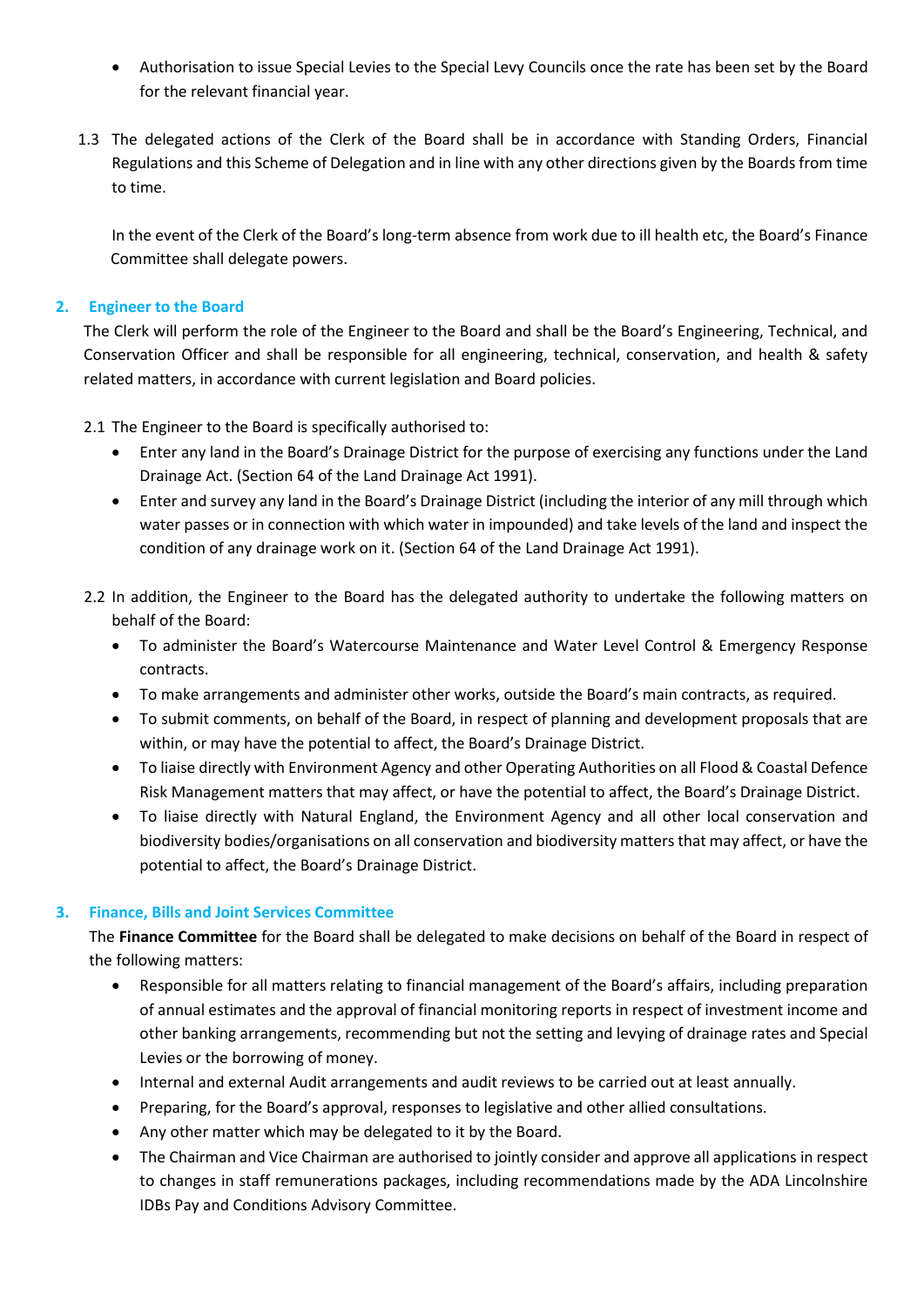The committee will consist of 5 members of the Board of which the required quorum is 3 members. The minutes of the meetings shall be taken by the Clerk or as otherwise delegated by the committee.

The Chairman of the Boards shall not hold the office of Chairman of the Finance Committee.

The Finance Committee may refer specific matters to the Board for a final decision if it so wishes.

The **Bills Committee** is a sub-committee, comprised of members from the Finance Committee. Each member is a signatory on the Board's bank accounts. The purpose of this Committee is to review the Board's expenditure each month. Members receive a Bills Committee pack that includes a summary top sheet, invoices paid, direct debits taken from the accounts, transfer of funds between accounts, petty cash expenditure, and monthly salary details. A meeting is then arranged, if necessary, with one member who, on a rotational basis, act as Chairman of the Committee each month. This member will approve the invoices on behalf of the Bills Committee by signing the summary top sheet. Any questions raised during the Bills Committee meeting are also reported to the Finance Committee.

Future working partnerships between the Upper Medway Internal Drainage Board and any other Board will be done after individual agreement of each Board / committee of the Board.

# **4. Biodiversity / Health and Safety Committee**

- 4.1 The Biodiversity Committee and the Health and Safety Committee has the delegated authority to make decisions on the spending of the annual budget for that specific function. It will also assess and determine suitability of contracts relating to either Biodiversity/Conservation or Health & Safety. Where there is a need to commit the Board to long term contracts for the above functions, this should be done in conjunction with the Board Chairman and Vice-Chairmen, who may suggest referral to the main Board. All decisions will need to be reported to the Board at the earliest opportunity. Any deviation from the set annual budget will require approval from the Finance Committee unless otherwise dictated or delegated by the Board.
- 4.2 These committees will comprise of at least one Board members, who will be elected as per other committees, the Clerk, and any other Board members or member of staff as dictated by the Board.
- 4.3 Each of these committees will report to the Board at every meeting to ensure they remain part of the Boards governance.
- 4.4 Each of these committees will, in conjunction with the Clerk, review the policies relating to their function and submit them to the Board for information each year (or as often as required), to which the Clerk will then implement.
- 4.5 Overall policy relating to Biodiversity / Conservation and Health & Safety will require Board approval.

## **5. Other Committees or Sub – Committees**

5.1 The Board may appoint such Committees or Sub-Committees as it thinks fit but all acts of any Committee or Sub-Committee shall be subject to the approval of the Board unless the Board has delegated its powers to that Committee or Sub-Committee to deal with a specific issue (Standing Orders 11).

### **6. Chairman and Vice Chairman**

6.1 Election of Board Chairman, Vice-Chairman and Committee Members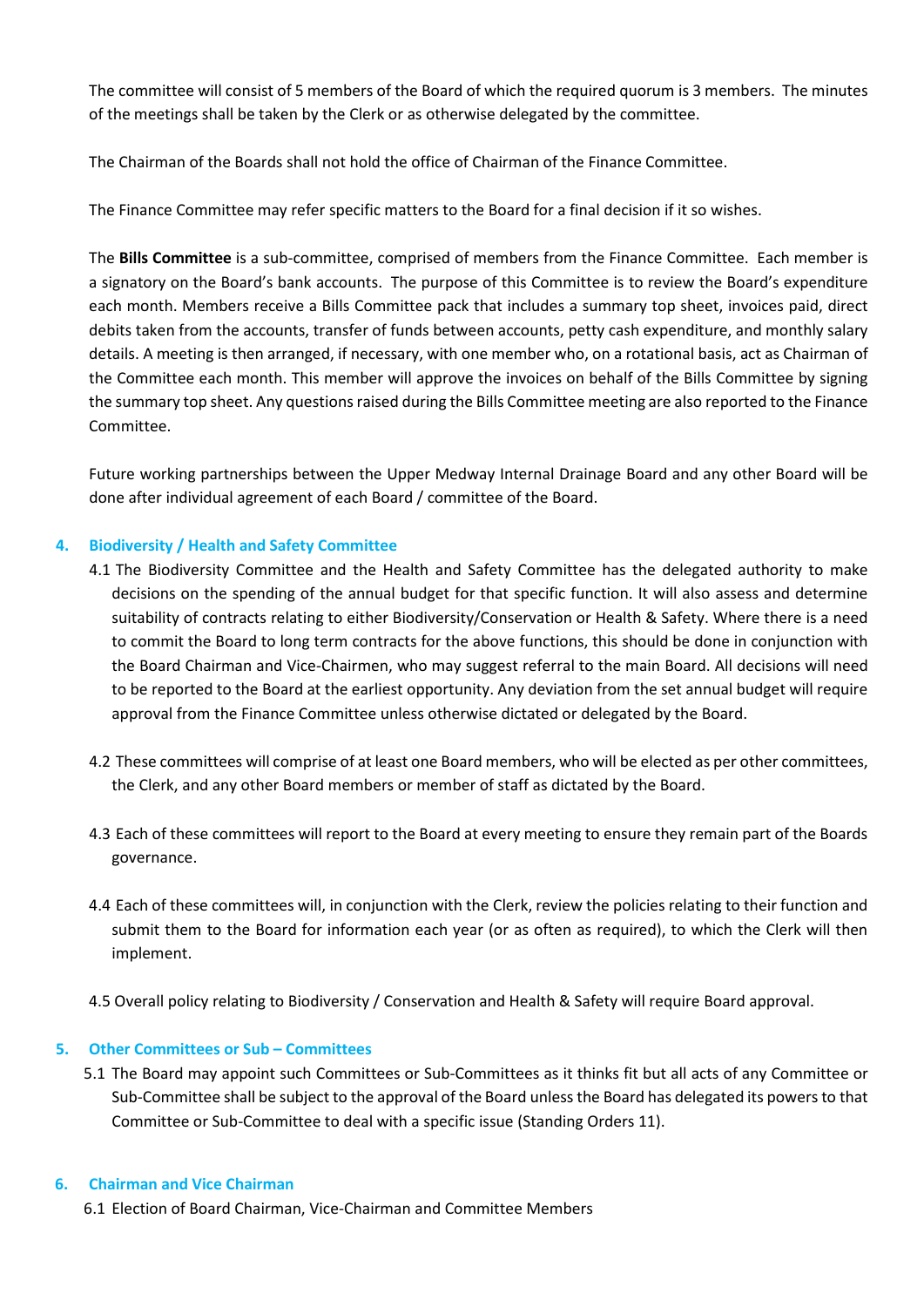- The holding of elections to decide upon the Board Chairman, Vice-Chairman and Committee appointees will be done at the same meeting in which the penny rate is set by the Board. This election is to be held every 3 years.
- The office will be held by the elected persons for the period of 3 years unless the Member resigns from the post or steps down from the Board itself.
- In the event of a resignation or removal of the Member from the Board outside of the allotted period, a vote upon a replacement will take place at the next earliest meeting.
- The Chairman, Vice-Chairman and Committee members may hold their office for an indefinite period provided they are re-elected at each subsequent election by the Board.
- 6.2 The Clerk may consult with the Chairman and Vice-Chairman on matters within his delegation but to which he would prefer Board approval. The Chairman and Vice-Chairman have the authority to approve requests from the Clerk for minor issues and expenditures to which they feel do not require the consultation of the Board or its committees. All these decisions should be communicated to the Board at the earliest opportunity.

# **7. The Board**

The purpose of having a schedule of reserved matters for the Board is that, without such a schedule, many decisions that the Board would expect to take can fall within the delegated authority of an executive, committee, or joint committee. The existence of a schedule of matters reserved for the Board provides an internal safety net to ensure that these decisions have to be referred to the Board. It also simplifies the process of delegation and makes it easier for the Board to give executives and committees the powers they need to perform their functions. Broader powers can be delegated if they are made subject to the exceptions set out in the schedule. A schedule also allows corporate-wide changes to be made without having to alter the terms of delegation for each individual or committee.

No matter how effective a Board may be it is not possible for members to have hands on involvement in every area of the Internal Drainage Board's business. An effective Board controls the business but delegates day to day responsibility to the executive management. That said there are a number of matters which are required to be, or, in the interests of the organisation, should only be decided by the Board as a whole. It is therefore incumbent upon the Board to make it clear what these 'Reserved Matters' are.

- 7.1 The following matters are reserved to the Board for approval, notwithstanding that the Finance, Bills and Audit Committees may make recommendations thereon for the Board's consideration:
	- Election of the Chairman and Vice Chairman of the Board in accordance with Standing Orders.
	- Appointment of Members of the Finance, Bills, Audit Committee and Health and Safety.
	- Approval of the appointments of Members to any other Board Committee or Sub- Committee.
	- Approval of the Board's long-term objectives and strategy.
	- The setting and levying of Agricultural Drainage Rates and Special Levies.
	- To approve the borrowing of any money or the repayment of any existing loans.
	- Approval of the Board's Annual Accounts and Annual Return.
	- Approval of the annual estimates, revised estimates, and other budgets.
	- Approval of any significant changes in accounting policies or practices.
	- Approval of any changes to the Board's Byelaws, in accordance with Section 66 of the Land Drainage Act 1991.
	- Approval of any changes to the Board's Standing Orders and Financial Regulations.
	- Approval of Board Meeting Minutes and Reports.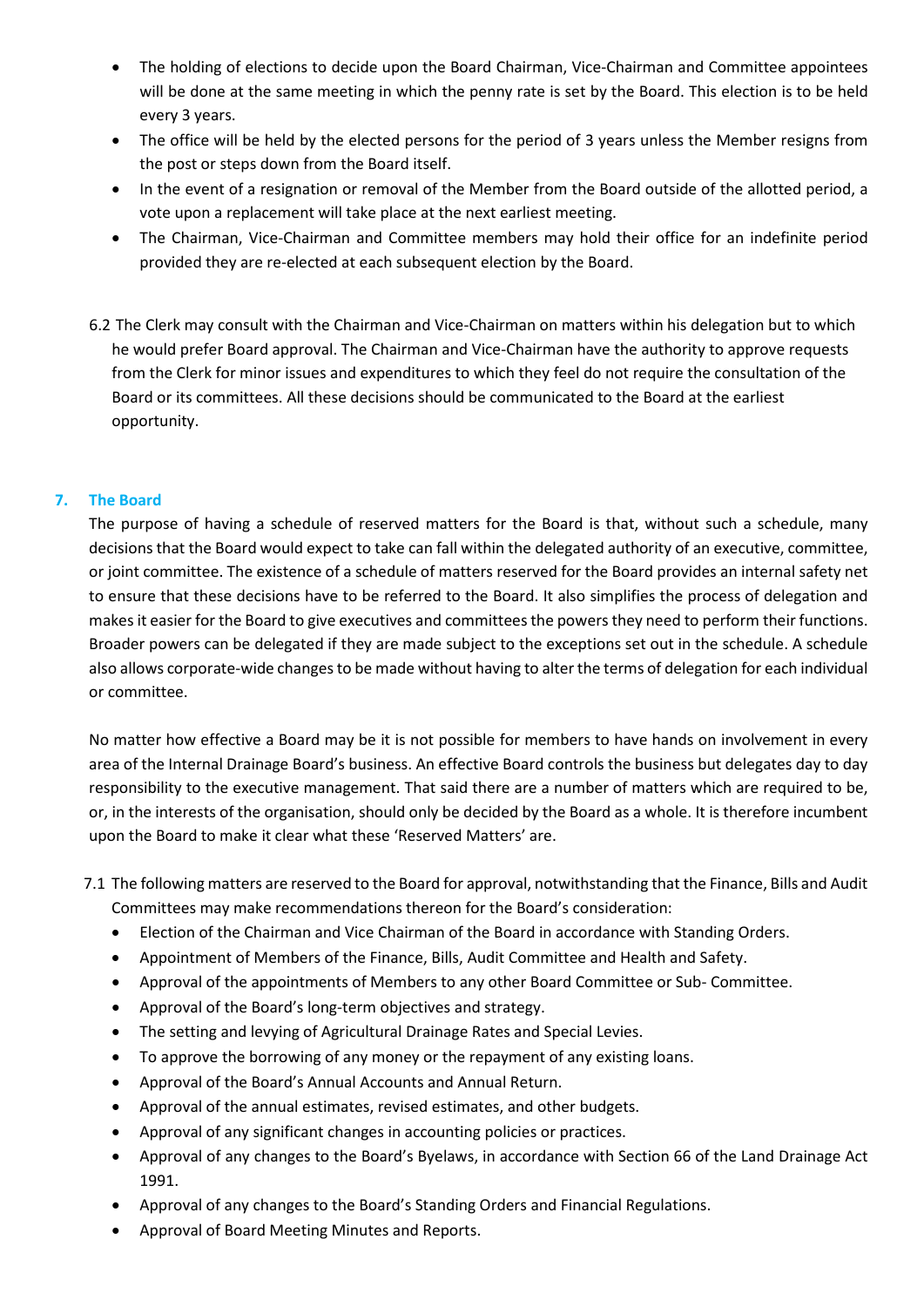- The making of any Orders under Statutory Powers.
- To ensure that the Board employs and maintains a sound system of Internal Control and Risk Management, including periodic reviews of its effectiveness.
- Approving the dates, times and venues of Board meetings.
- Approving the date and programme for the Members' Annual Visit/Inspection.
- Approving all appointments to the Board's Staff.
- Approving the appointment of the Internal Auditor.

### **8. Consents - Relating to Development and Relaxation of Board Byelaws**

- 8.1 Applications for the relaxation of the Boards byelaws, otherwise known as a Consent, will be handled in the first instance by the Clerk who will send it to the Board partner, the Water Level Management Alliance (WLMA), who will offer a recommendation to the Board.
- 8.2 The received recommendation will require consideration by at least 4 members of the Board, but always the Chairman and Vice-Chairman, who will consult with the Clerk before issuing an approval or rejection.
- 8.3 The Board will issue a letter of consent which will be signed by the Clerk on behalf of the Board.
- 8.4 Any monies received from the collection of either surface water development contributions or commuted sums are to be separated from other funds and placed in reserve for use on improvements within the district which include, but are not limited to, watercourse improvement, training, control structure maintenance or installation, and replacing tooling and plant, or any other use as deemed appropriate by the Board or its committees.
- 8.5 All consent applications, approvals, comments, and rejections are to be reported to the Board at each meeting via written or verbal report.
- 8.6 The Clerk retains the option to seek the approval of consents after consultation with only the Chairman and Vice-Chairman where they deem it appropriate. This would require a situation considered to be an emergency, where consultation with other members is likely to take longer than would be safe to delay. In any case this will require reporting to the Board as separate element of the consents report, along with suitable justification.

#### **9. Urgent Matters**

In the event of any matter arising which requires an urgent decision, the Clerk shall consult with the Chairman and Vice Chairman of the Board before taking any action on behalf of the Board. Any actions that have been taken in respect of urgent matters are to be reported to the Board in full at its next regular meeting. The extent of this power will only be available in the event that failure to make a decision will result in loss of financial provision, increase flood risk within the district, result in injury to a person, or bring the Board into disrepute.

#### **10. Delegation - Limitations**

Board Members, Committees, Sub-Committees and Officers shall, at all times, act in accordance with the Board's Standing Orders, Financial Regulations, this Scheme of Delegation and, where applicable, any other Rules, Regulations, Schemes, Statutes, Byelaws, or Orders made and with any directions given by the Board.

#### **11. Review Date**

This document is to be reviewed periodically, as and when required, and in conjunction with other relevant Board policies.